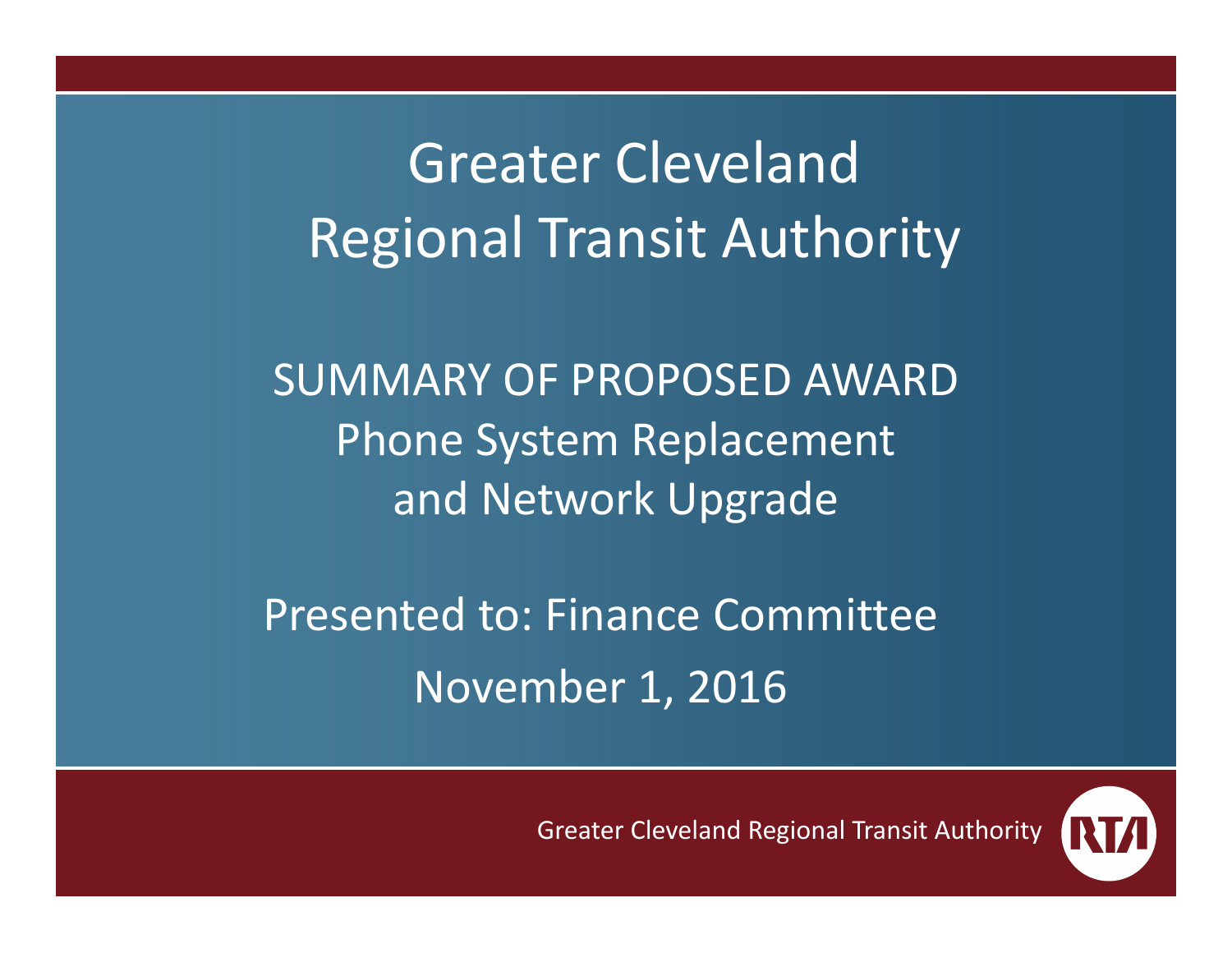Project Overview Infrastructure Improvements <sup>o</sup>Replacing Phone System  $\circ$  12 years old, obsolete and no longer supported  $\circ$  Significant outages over the past five years o Increased demand for services have exceeded current system capacity

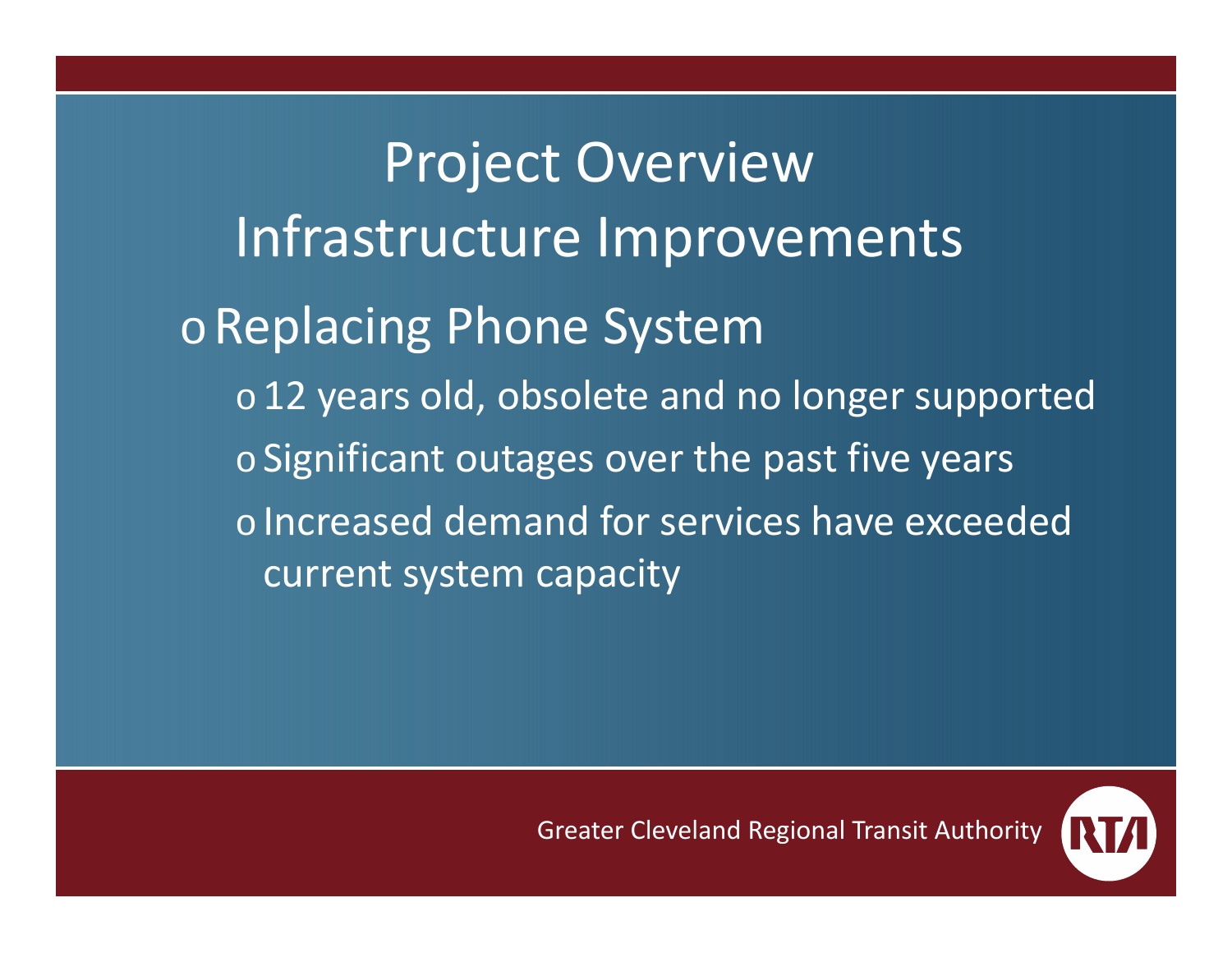Project Overview Infrastructure Improvements o Hosted solution through State contract o Robust solution  $\,\circ\,$  36,000 subscribers o Advanced capabilities including video  $\circ$  Successful pilot conducted over six months  $\circ$  5% of total phones have been installed o Includes RTAnswer Line and Call Centers

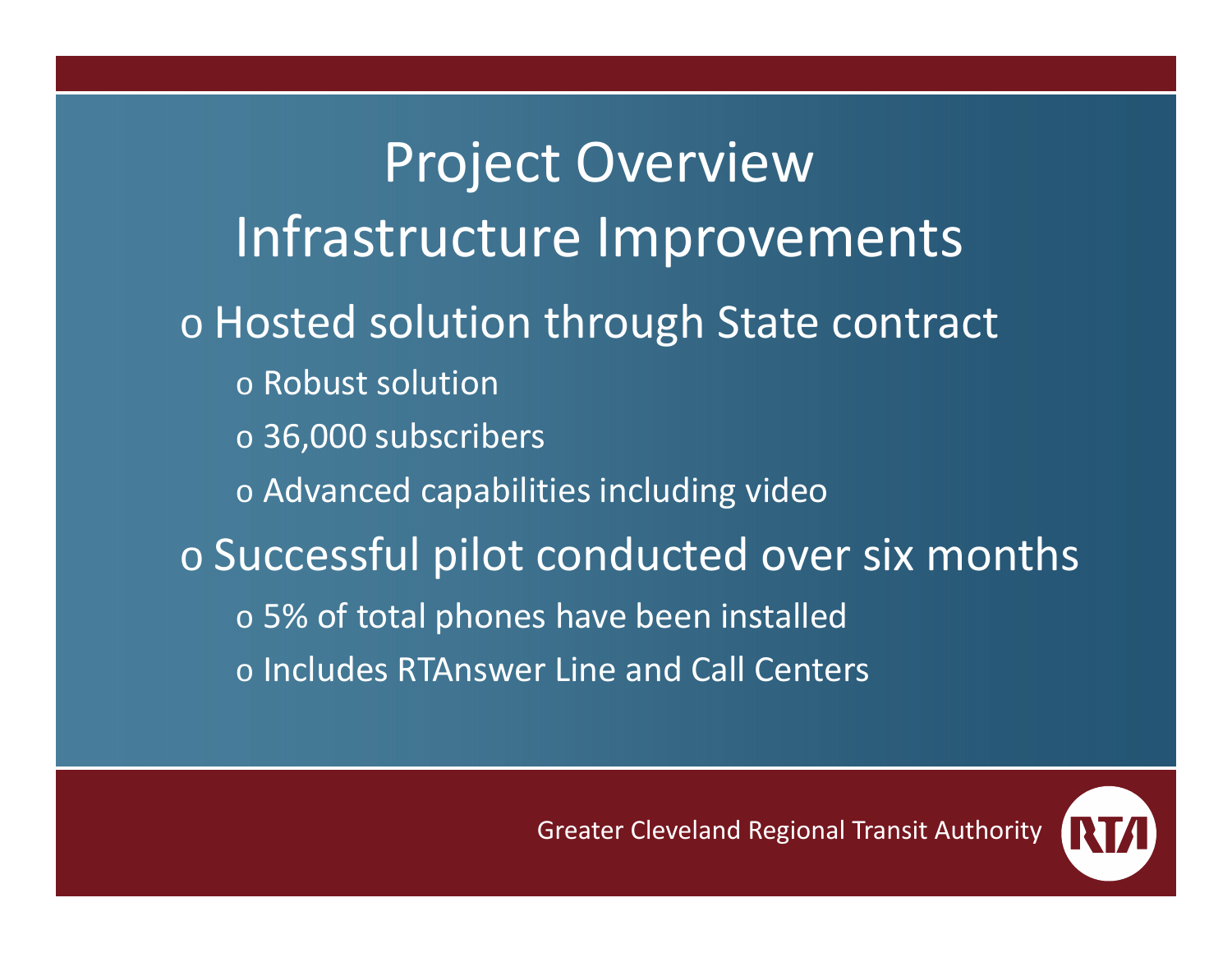Project Overview Infrastructure Improvements o Upgrading the Data Network o Current infrastructure  $\circ$  Installed in 2003, obsolete and out of support  $\circ$  Does not meet increasing communication needs <sup>o</sup>Upgrade of network devices o 200+ switches and routers  $\circ$  Increased speed to the endpoint

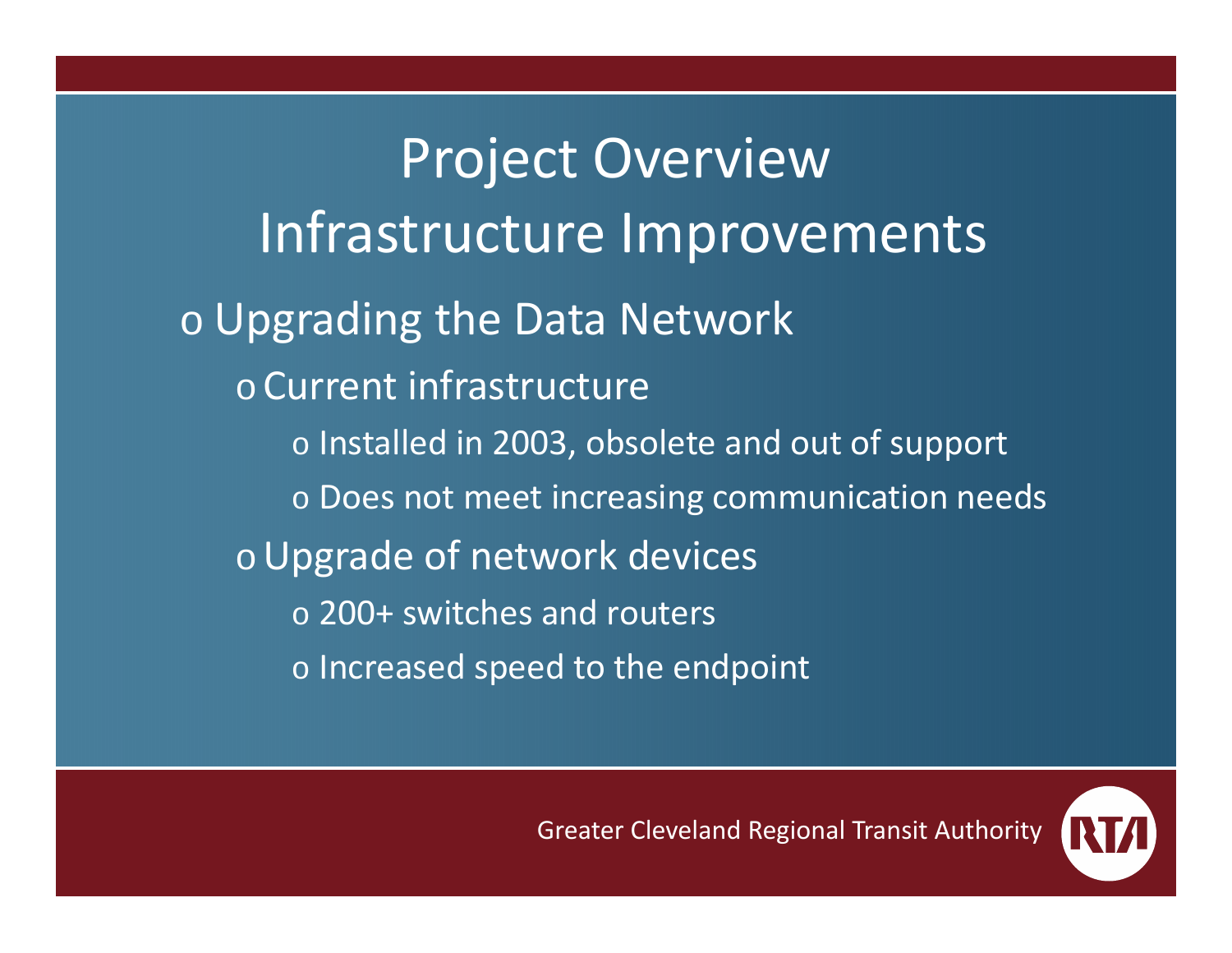## Procurement Overview

 $\, \circ \,$  IFB issued September 2016 o Accessed on the GCRTA website by 21 interested parties o Four firms bid

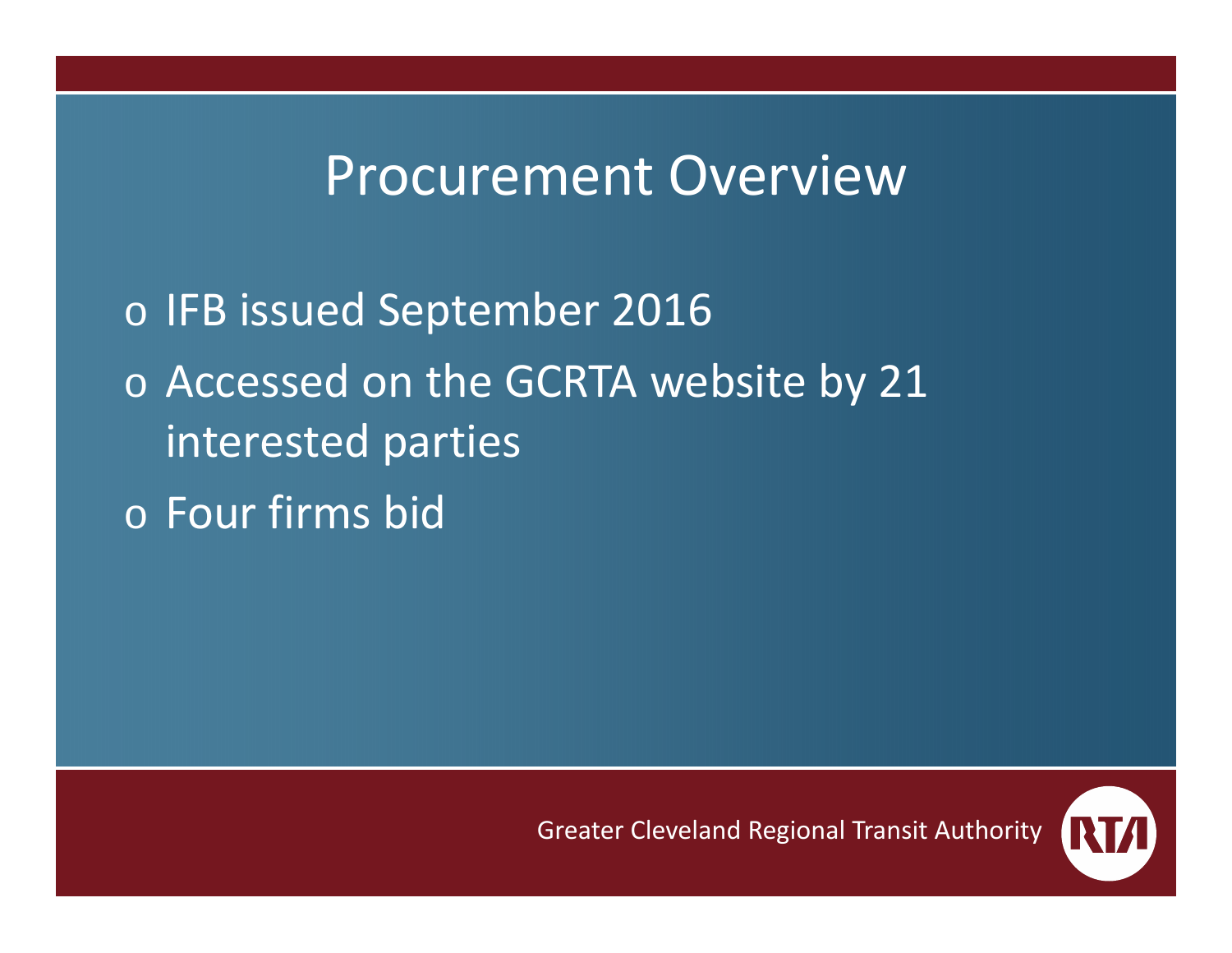## Procurement Overview

o Staff requests that the Finance Committee recommend to the Board of Trustees the award of <sup>a</sup> contract to Cincinnati Bell Technology Solutions in an amount not to exceed \$712,377.28.